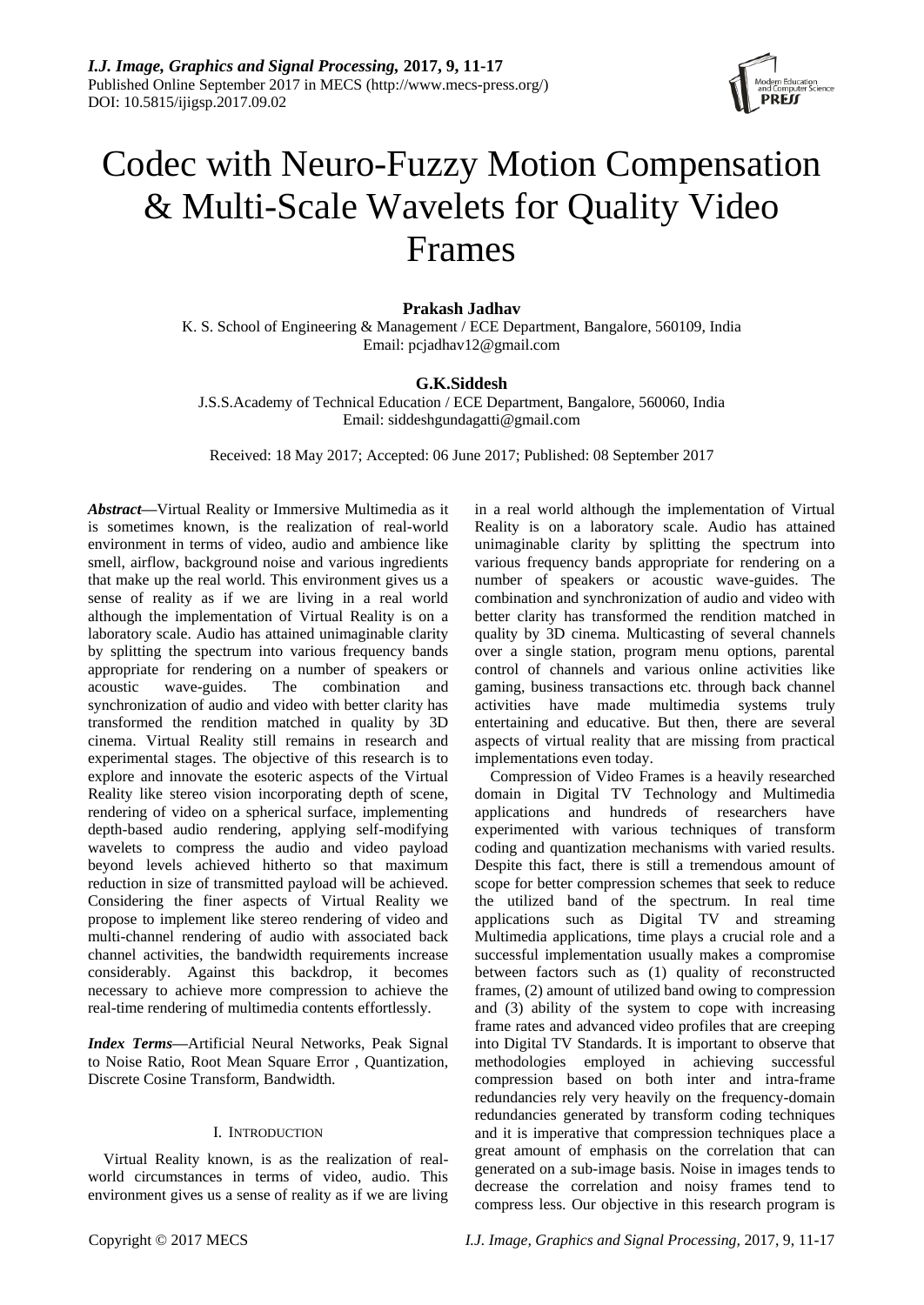to focus on ways and means of increasing the redundancies by employing Linear Neural Network techniques with feed-forward mechanisms. Since quantization plays a major role in the amount of compression generated and the quality of the reconstructed frames, adaptive quantization based on a PSNR threshold value is employed so that best compression with a guaranteed reconstructed quality is obtained. Our research program targets to achieve the objectives: (1) better compression ratios with even fairly noisy frames (2) better quality of reconstructed frames in terms of very large PSNR and RMS Error tending towards values extremely small and nearer to 0 and (3) honoring the time constraints imposed by frame rates.

### II. LITERATURE SURVEY

The existing implementations of Compressor and Decompreser follow the ISO Standard 13818. The standards are evolved from MPEG - 1, MPEG - 2, MPEG - 4, MPEG - 7 and MPEG - 21. There are implementations of CODEC based on H.264 Standard, which uses Wavelets instead of DCT. MPEG2 implements the CODEC based on DCT. The shortcomings of existing CODECs are not adaptive to the patterns of the pixel residents in the video frames. MPEG2 uses a flat and uniform quantization while other implementation uses Vector Quantization techniques. It is important to observe that Vector Quantization, while being marginally superior in terms of compression ratio, has substantial computing overheads which counterbalance the gain resulting from better compression ratio for a given visual quality metric. There is a authentic need for better mechanisms of compression which will seek to achieve (1) decoding of pictures faster at the receiver end (2) compression ratio is better and (3) frames are constructed in better quality factor in terms of Peak Signal to Noise Ratio and Mean Square Error

## III. IMMERSIVE-VIRTUAL REALITY

The proposed framework is based on adopting an adaptive quantization technique and deploying a linear Neural Network in order to perform the compression. It is a well known fact that quantization controls the amount of information that is being discarded as being noncontributive to the human visual system. A flat quantization as adopted by MPEG2 CODEC does not take into account the significance of the transform coefficients. Owing to vast structural differences in varied types of images, a flat quantizer cannot discriminate between contributing and minimalcontributing coefficients. This being the case, sections of images with excessive details (with significant coefficients spread across the frequency matrix) may lose useful information in the quantization stage and compression may not be the maximum. Therefore, an adaptive quantizer that suits itself to the local characteristics of the blocks performs best.Virtual reality

it defines about 'virtual' and 'reality'. The meaning of 'virtual' is near and meaning of 'reality' is as human beings what we feel or experience. Therefore, the 'virtual reality' term means 'near-reality'. This is the classical definition of virtual reality. The components that constitute virtual reality are: audio, video, images, ambience etc.

To make Virtual Reality nearer to reality, the video or images could be immersed in a 3D world with stereo/ 3D vision. The rendering display unit could be on a spherical surface depicting the real world scenario. When we stand at a seashore and observe the horizon, it is spherical in nature. Natural scenes are not flat but embedded in a 3D spherical world. Rendering these on a 2D flat screen removes the effect of depth of scene. Then again, the human visual system is stereo in nature. The scene is captured by both the left and right human eye giving a true sense of depth of objects within. Therefore, stereo rendering of scenes on a spherical manifold is nearer to reality.

Audio rendering has so far reached the level of DOLBY 5.1 with the use of 6 different bands. Although DOLBY 5.1 is considered the most sophisticated media of audio rendering, there is still a lot left in its implementation. DOLBY standard does not generate high frequency sounds around 20Hz with much fidelity. Further, the depth of sound is not perceptible unless the speakers are arranged to synchronize with the acoustics of the room. This being the case, there is sufficient room for research in improving the quality with addition of adaptive noise cancellation, faithful reproduction of high frequency sounds (especially percussion instruments and piano), selective and mild echoing to generate pleasant aural effects.

Virtual (Immersive) Reality seeks to combine the essential ingredients of audio, video and back channel activities in unobtrusive ways to generate a real "virtual world". Adding of environment aspects will make Virtual Reality truly awesome. Although Virtual Reality has been around since a decade, we do not see any true implementation that is worthy of being called realistic. Current implementations concentrate only on specialized implementation targeting specific areas such as education, medicine, stock markets etc.

## *A. Need for a more efficient Transport Protocol for Payload*

The Fig 1, of a DTTB (Digital Terrestrial Television Broadcasting) system is shown. The video, audio and data are compressed and multiplexed to get streams.

To form MPEG-2 Transport Stream these streams are multiplexed with data source from the programs. Transport streams consists packets of 188 bytes length. To protect transport streams from interruption and noise in transmission channel the encoder FEC takes precautionary measurement. It uses outer interleaving, Convolutional and Reed Solomon coding. To transmit the suitable digital symbols the modulator converts FEC protected transport packet into digital symbol, which are preferred for transmission in the global channel. This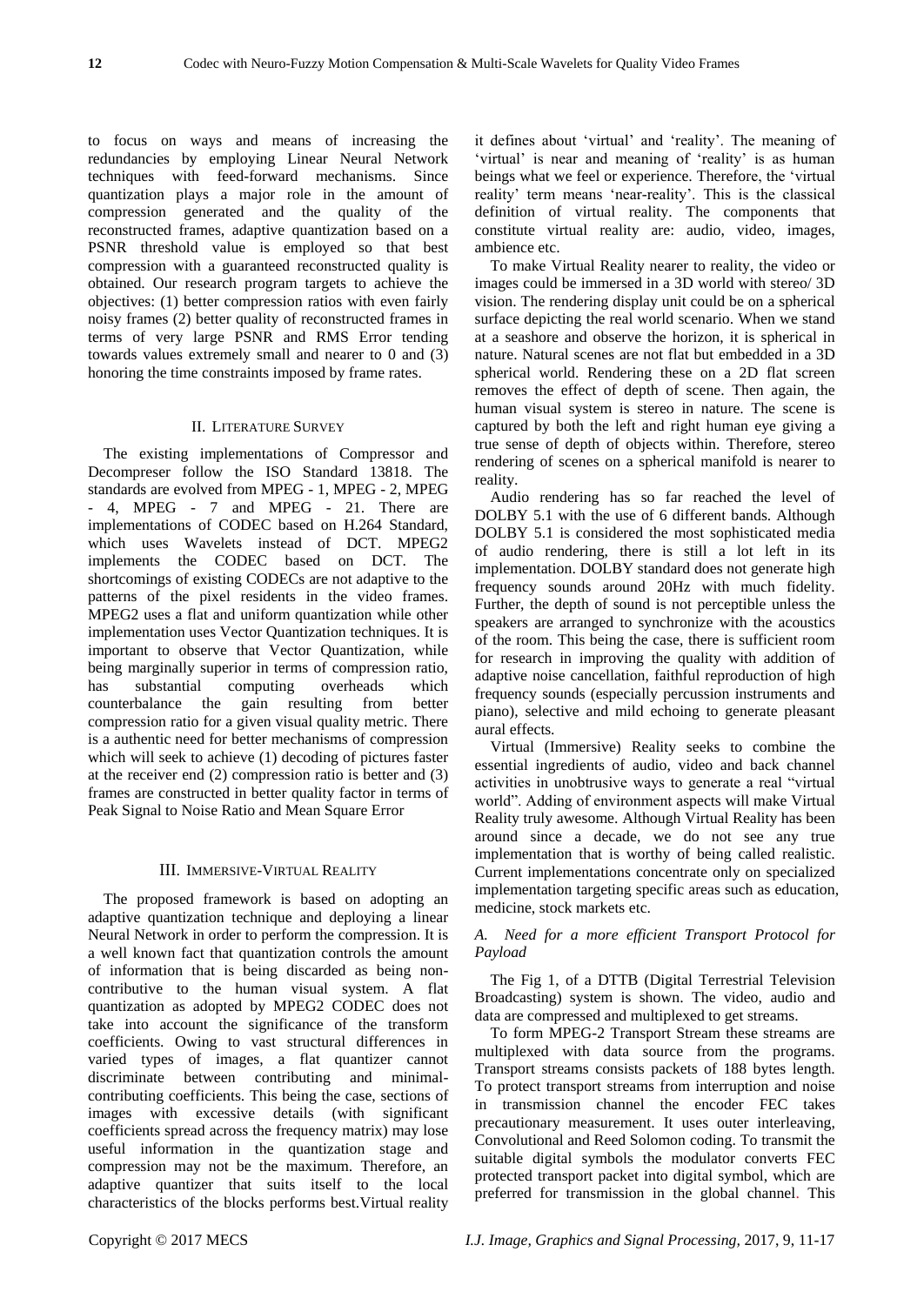involves QAM & OFDM in DVB-T & ISDB-T systems, or VSB in ATSC-T and PAM. Upper converter is used to convert digital symbols into required appropriate RF Channel. The operation is in reverse order in the receiver section.



Fig.1. A typical Digital TV Schema

QAM & OFDM in DVB-T & ISDB-T systems, or VSB in ATSC-T and PAM. Upper converter is used to convert digital symbols into required appropriate RF Channel. The operation is in reverse order in the receiver section

#### *B. Algorithms*

Our research work so far has been related to:Stereo Video Rendering using 3D curvilinear coordinate system with Left and Right video frames, projecting the spaceshifted frames on to the video display. Algorithms have been developed by us to give the effect of depth and perspective projection techniques have been used.

Novel compression techniques based on multi-scale wavelets have been invented to generate a balance between video quality and compression levels.

The latest video quality assessment techniques based on CIDIED2000 color differences have been employed to ensure quality of reconstructed frames.

1. The inputs to the rendering codec are the Left and Right frames of the stereo vision camera. The frames are in RGB (Red/Green/Blue) pixel format. Since manipulation of color images is done in the Y,  $C_b$ ,  $C_r$ color space, the RGB pixels are converted to  $Y$ ,  $C_b$ ,  $C<sub>r</sub>$  using the following linear equations:

$$
Y' = 16 + (65.481.R' + 128.553.G' + 24.966.B')
$$
  
\n
$$
C_B = 128 + (37.797.R' - 74.203.G' + 112.0 B')
$$
  
\n
$$
C_R = 128 + (112.0.R' - 93.786.G' - 18.214 B')
$$
 (1)

The Y,C<sub>b</sub>,C<sub>r</sub>, image is split into 3 planes Y, C<sub>b</sub>. C<sub>r</sub>. These three planes become input to the multi-scale wavelet algorithm.

## *C. Wavelet Transform Schema*



Fig.2. Wavelet Transform Schema







Fig.4. Results of Wavelet Transform with coefficients

Results of Wavelet Transform with coefficients ordered in increasing frequency order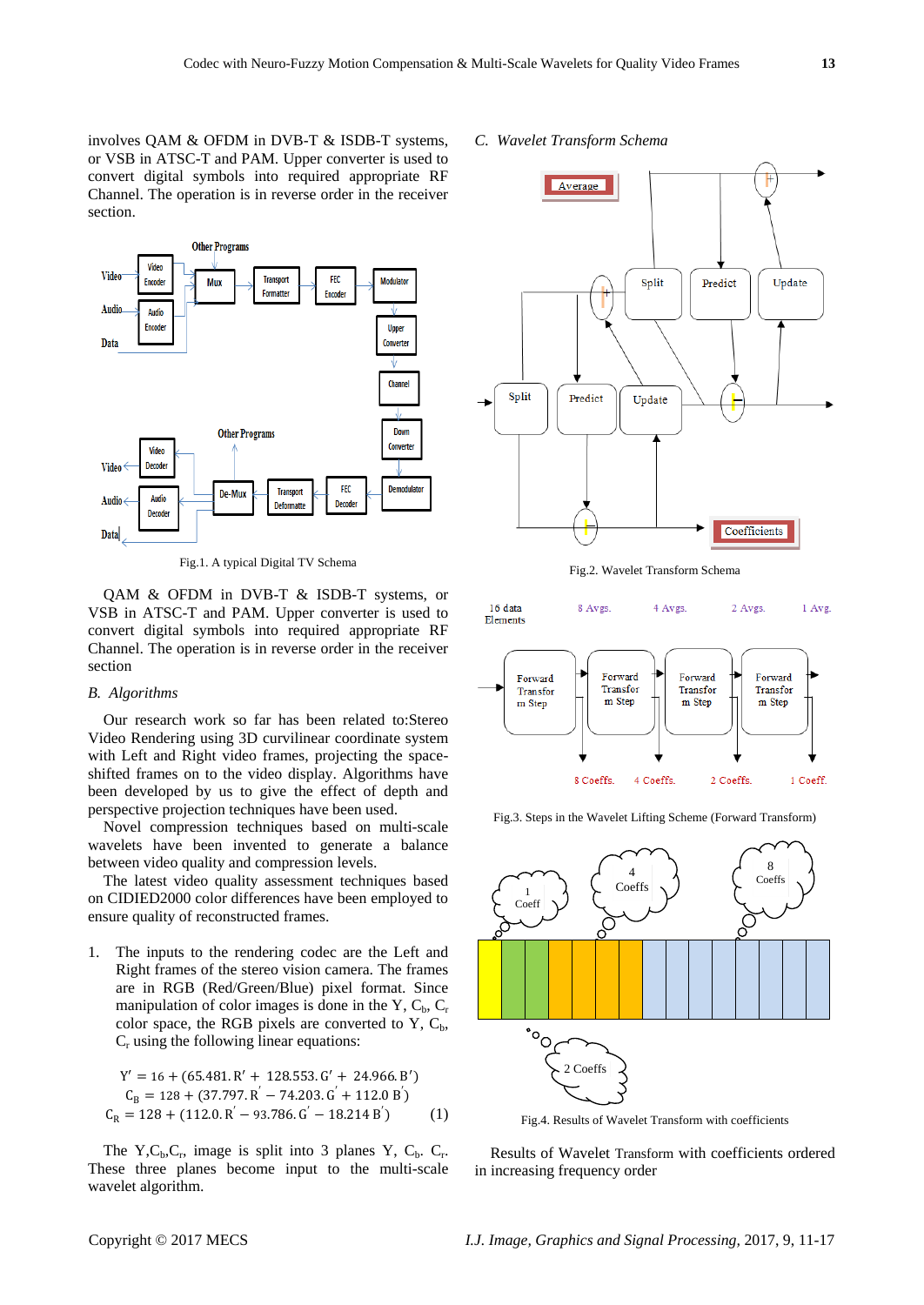2. After application of the transform, we have 3 frequency planes corresponding to Y,  $C_b$ ,  $C_r$ . The frequency planes of both Left and Right Images are digitally composited to get a single plane. For 3D to 2D rendering, we transform every X,Y,Z coordinate for rendering as follows:

Apply x-axis rotation to transform coordinates  $(x_1, y_1, ...)$  $z_1$ ).

$$
x_1 = x
$$
  
\n
$$
y_1 = y * cos(Rx) + z * sin(Rx)
$$
  
\n
$$
z_1 = z * cos(Rx) - y * sin(Rx)
$$
 (2)

Apply y-axis rotation to  $(x_1, y_1, z_1)$  to get  $(x_2, y_2, z_2)$ .

$$
x_2 = x_1 * cos(Ry) - z_1 * sin(Ry)
$$
  
\n
$$
y_2 = y_1
$$
  
\n
$$
z_2 = z_1 * cos(Ry) + x_1 * sin(Ry)
$$
 (3)

Finally, apply z-axis rotation to get the point  $(x_2, y_2)$ .

$$
x_3 = x_2 * cos(Rz) + y_2 * sin(Rz)
$$
  
\n
$$
y_3 = y_2 * cos(Rz) - x_2 * sin(Rz)
$$
  
\n
$$
z_3 = z_2
$$
 (4)

3. Apply mid-rise quantizer to the result of step 1. Each coefficient value is rounded as:

$$
Pixel = floor (Pixel + 0.5)
$$
 (5)

4. Quantization:

|  |  |  | $\begin{bmatrix} 16 & 11 & 10 & 16 & 24 & 40 & 51 & 61 \end{bmatrix}$   |  |
|--|--|--|-------------------------------------------------------------------------|--|
|  |  |  | $\begin{bmatrix} 12 & 12 & 14 & 19 & 26 & 58 & 60 & 55 \end{bmatrix}$   |  |
|  |  |  | $\begin{vmatrix} 14 & 13 & 16 & 24 & 40 & 57 & 69 & 56 \end{vmatrix}$   |  |
|  |  |  | $\begin{bmatrix} 14 & 17 & 22 & 29 & 51 & 87 & 80 & 62 \end{bmatrix}$   |  |
|  |  |  | 18 22 37 56 68 109 103 77                                               |  |
|  |  |  | $\begin{bmatrix} 24 & 35 & 55 & 64 & 81 & 104 & 113 & 92 \end{bmatrix}$ |  |
|  |  |  | 49 64 78 87 103 121 120 101                                             |  |
|  |  |  | 72 92 95 98 112 100 103 99                                              |  |

The wavelet coefficients of step 3 are quantized using the above matrix to yield a coefficient array with smaller dynamic range.

5. Rearrange Coefficients in increasing frequency order:



Fig.5. Rearrangement of wavelet coefficients

We use the above scheme to rearrange the wavelet coefficients for subsequent compression.

6. Temporal redundancy is achieved by adjacent frame differencing. Each pixel in the given frame is manipulated with the corresponding pixel in the next frame using:

$$
Pixel(x, y) = Pixel. 1(x, y) XOR Pixel. 2(x, y)
$$
 (6)

The ANN and Fuzzy Engine is employed at this stage.

- 7. Compression is done by Adaptive Huffman Coding which is the industry standard method.
- 8. The picture at the receiver end is clocked to the display by retracing steps 7 to 1 in the reverse order.

#### IV. RESULTS

| Table 1. Results of MPEG2 Codec with 8x8 DCT |  |
|----------------------------------------------|--|
|----------------------------------------------|--|

| 42801<br>522296<br>91.8<br>1302<br>$frm2-00.bmp$<br>51473<br>$frm2-01.bmp$<br>522296<br>90.1<br>1290<br>55790<br>$frm2-02.bmp$<br>522296<br>89.3<br>1295<br>522296<br>56495<br>89.2<br>1301<br>$frm2-03.bmp$<br>522296<br>56269<br>1292<br>$frm2-04.bmp$<br>89.2<br>522296<br>58300<br>88.8<br>$frm2-05.bmp$<br>1291 | File Name | (O) Size | (C) Size | % Comp | <b>PSNR</b><br>(dB) |
|----------------------------------------------------------------------------------------------------------------------------------------------------------------------------------------------------------------------------------------------------------------------------------------------------------------------|-----------|----------|----------|--------|---------------------|
|                                                                                                                                                                                                                                                                                                                      |           |          |          |        |                     |
|                                                                                                                                                                                                                                                                                                                      |           |          |          |        |                     |
|                                                                                                                                                                                                                                                                                                                      |           |          |          |        |                     |
|                                                                                                                                                                                                                                                                                                                      |           |          |          |        |                     |
|                                                                                                                                                                                                                                                                                                                      |           |          |          |        |                     |
|                                                                                                                                                                                                                                                                                                                      |           |          |          |        |                     |
| 522296<br>1301<br>$frm2-06.bmp$<br>59766<br>88.6                                                                                                                                                                                                                                                                     |           |          |          |        |                     |
| 522296<br>59355<br>88.6<br>1289<br>$frm2-07.bmp$                                                                                                                                                                                                                                                                     |           |          |          |        |                     |
| 522296<br>59148<br>88.7<br>1301<br>$frm2-08.bmp$                                                                                                                                                                                                                                                                     |           |          |          |        |                     |





Fig.6. Original Frame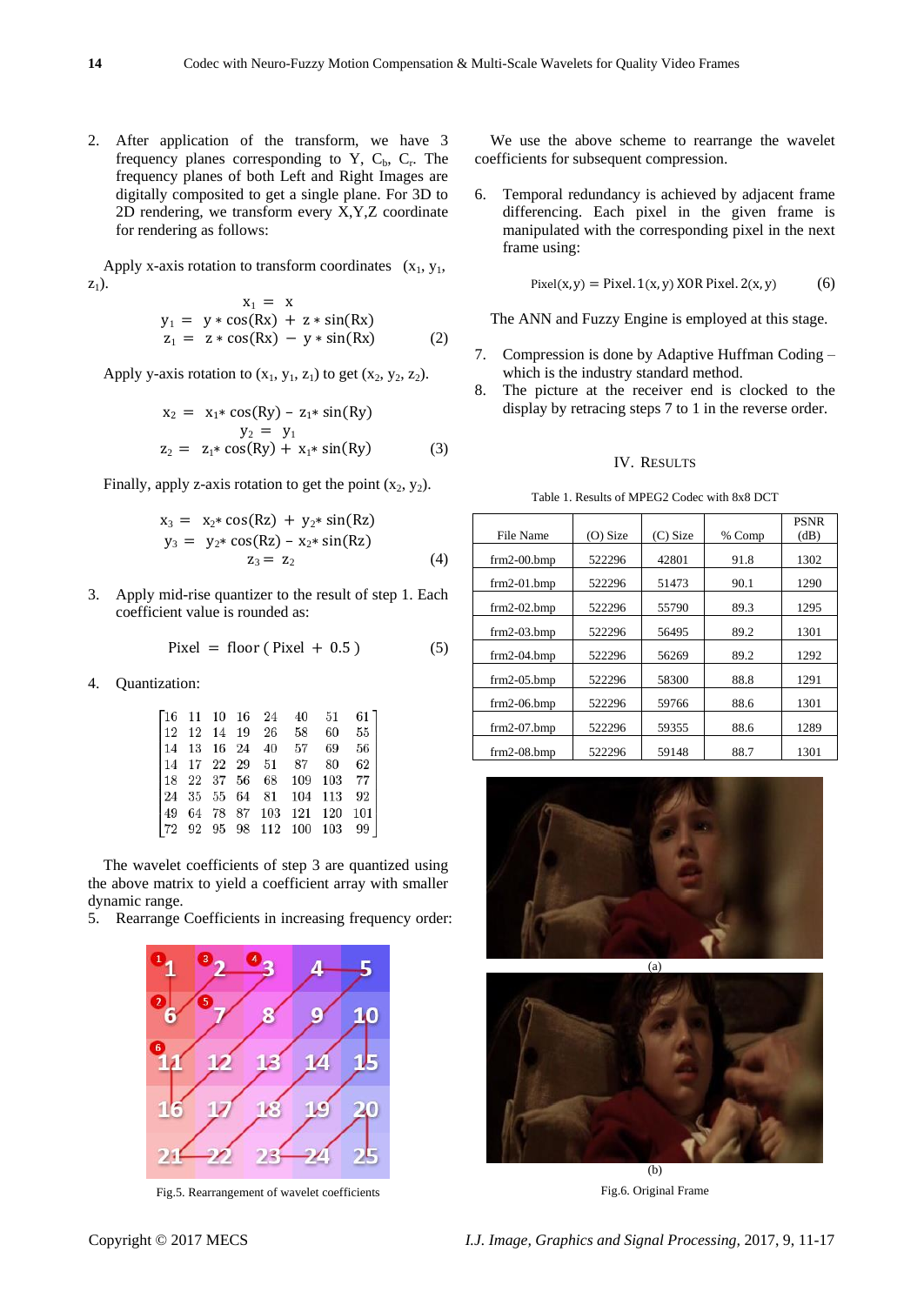



Fig.7. Reconstructed Frame





(b) Fig.9. Original Frame





Fig.8. Compensated Frame

Figure 6, Figure 7 & Figure 8 Represents the Averaged Frame 1 with MPEG2 Codec





 $\overline{(b)}$ Fig.10. Reconstructed Frame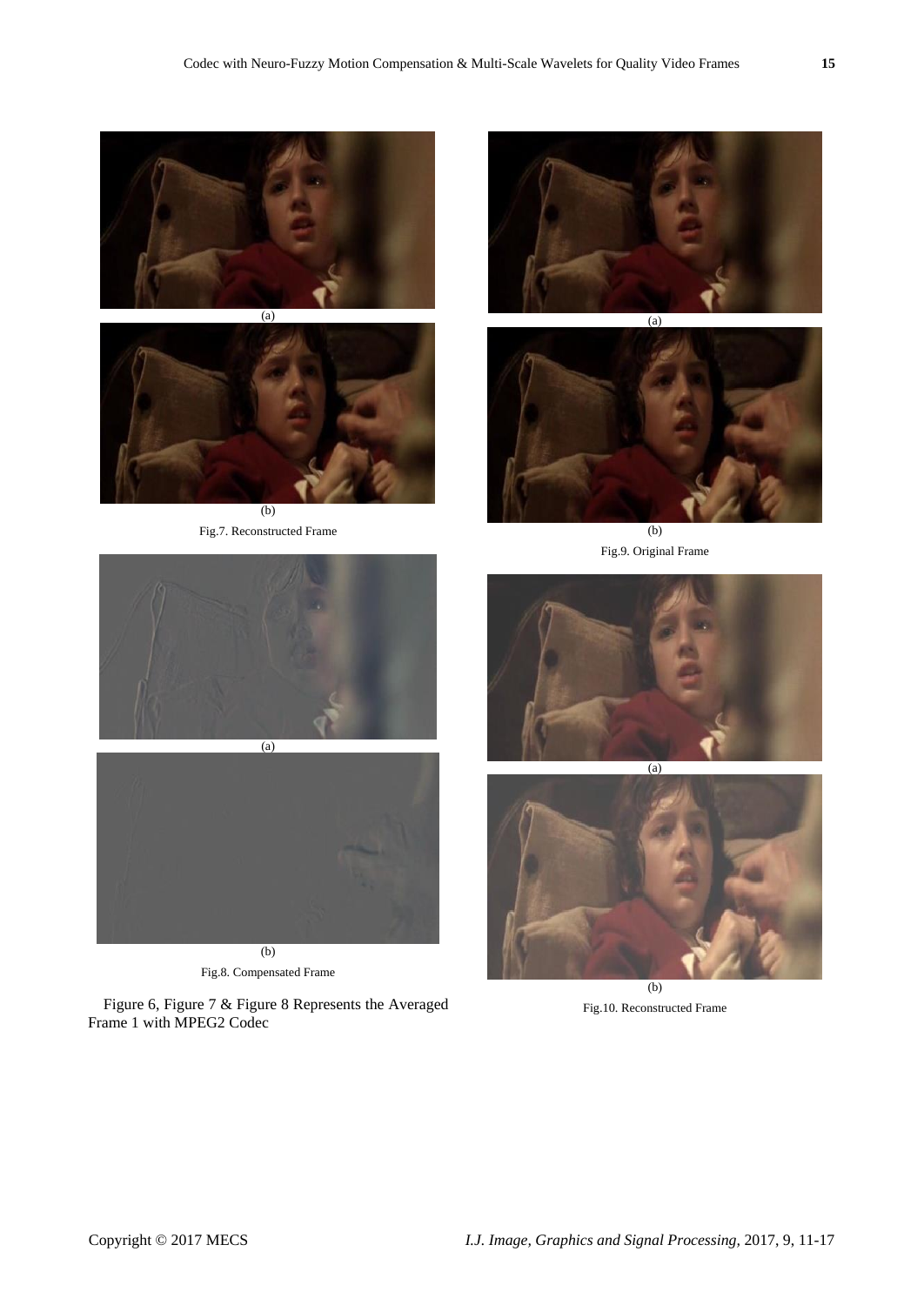



Fig.11. Compensated Frame

Figure 9, Figure 10 & Figure 11 represents the Neuro-Fuzzy Motion Compensation

| File Name     | (O) Size | (C) Size | % Comp | PSNR (dB) |
|---------------|----------|----------|--------|-----------|
| $frm2-00.bmp$ | 522296   | 7686     | 98.5   | 1603      |
| $frm2-01.bmp$ | 522296   | 8071     | 98.5   | 1591      |
| $frm2-02.bmp$ | 522296   | 8837     | 98.3   | 1596      |
| $frm2-03.bmp$ | 522296   | 8781     | 98.3   | 1602      |
| $frm2-04.bmp$ | 522296   | 9107     | 98.3   | 1593      |
| $frm2-05.bmp$ | 522296   | 9165     | 98.2   | 1592      |
| $frm2-06.bmp$ | 522296   | 9592     | 98.2   | 1602      |
| $frm2-07.bmp$ | 522296   | 9388     | 98.2   | 1590      |
| $frm2-08.bmp$ | 522296   | 9605     | 98.2   | 1602      |

Table 2. Codec with Neuro-Fuzzy Motion Compensation and Multi-Scale Wavelets

# V. CONCLUSION

On all the image files without exception, Neuro-Fuzzy Motion Compensation produced better compression ratios for a given quality factor. For evaluation of performance in compression time, we performed the compression of several images both by Neuro-Fuzzy Motion Compensation and MPEG2 Codec 500 times in a loop to determine the average time taken. While time for compression understandably varies across different images, the performance of Neuro-Fuzzy Motion Compensation was much better than that of MPEG2

video codec. The algorithm presented here lends itself very easily for implementation both in hardware and software. Future enhancements and extensions to this research work could include deployment of an additional layer clustering based on Markov's Chains. The structure of the implementation is such that any type of transform can be employed in the Neural Network, potential candidates being *wavelets* (in all its variations), *Hadamard* and *Walsh Transforms*.

#### ACKNOWLEDGMENT

We thank anonymous referees for their constructive comments. This research is supported by the Department of Electronics and Communication Engineering at K.S. School of Engineering & Management, VTU University, India with special focus on research. Special thanks to Dr. G.K Siddesh Research Giide at J S S Academy of Technical Education, India for his technical support in writing this paper.

#### **REFERENCES**

- [1] Pinar Sarisaray Boluk and Sebnem Baydere "Robust Image Transmission Over Wireless Sensor Networks," International Journal on Mobile Network Application, Springer, pp. 149-170, 2011.
- [2] Lingyun Lu, Haifeng Du, and Ren Ping Liu "CHOKeR: A Novel AQM Algorithm With Proportional Bandwidth Allocation and TCP Protection," IEEE Transactions On Industrial Informatics, Vol. 10, No. 1, pp.637-644, February 2014.
- [3] Andreas Panayides, Zinonas C. Antoniou "High-Resolution, Low-Delay, and Error-Resilient Medical Ultrasound Video Communication Using H.264/AVC Over Mobile WiMAX Networks," IEEE Journal Of Biomedical And Health Informatics, Vol. 17, No. 3, pp 619-628, May 2013.
- [4] Syed Mahfuzul Aziz, and Duc Minh Pham "Energy Efficient Image Transmission in Wireless Multimedia Sensor Networks," IEEE Communications Letters, Vol. 17, No. 6, pp 1084-1087, June 2013.
- [5] Andrey Norkin, Gisle Bjøntegaard "HEVC Deblocking Filter," IEEE Transactions On Circuits And Systems For Video Technology, VOL. 22, NO. 12, pp 1746-1754, December 2012.
- [6] G. Nur Yilmaz, H.K. Arachchi, S. Dogan, A. Kondoz "3D video bit rate adaptation decision taking using ambient illumination context," Engineering Science and Technology, an International Journal, Elsevier, pp 01- 11,April 2014.
- [7] Dionisis Kandris, Michail Tsagkaropoulos, Ilias Politis, Anthony Tzes "Energy efficient and perceived QoS aware video routing over Wireless Multimedia Sensor Networks," Ad Hoc Networks Journal, Elsevier, pp 591-607, 2011.
- [8] Tao Ma, Michael Hempel, Dongming Peng and Hamid Sharif "A Survey of Energy-Efficient Compression and Communication Techniques for Multimedia in Resource Constrained Systems," IEEE Communications, pp. 01-10, 2012
- [9] Rickard Sjöberg, Ying Chen, Akira Fujibayashi "Overview of HEVC High-Level Syntax and Reference Picture Management," IEEE Transactions On Circuits And Systems For Video Technology, Vol. 22, No. 12, pp 1858-1870, December 2012.